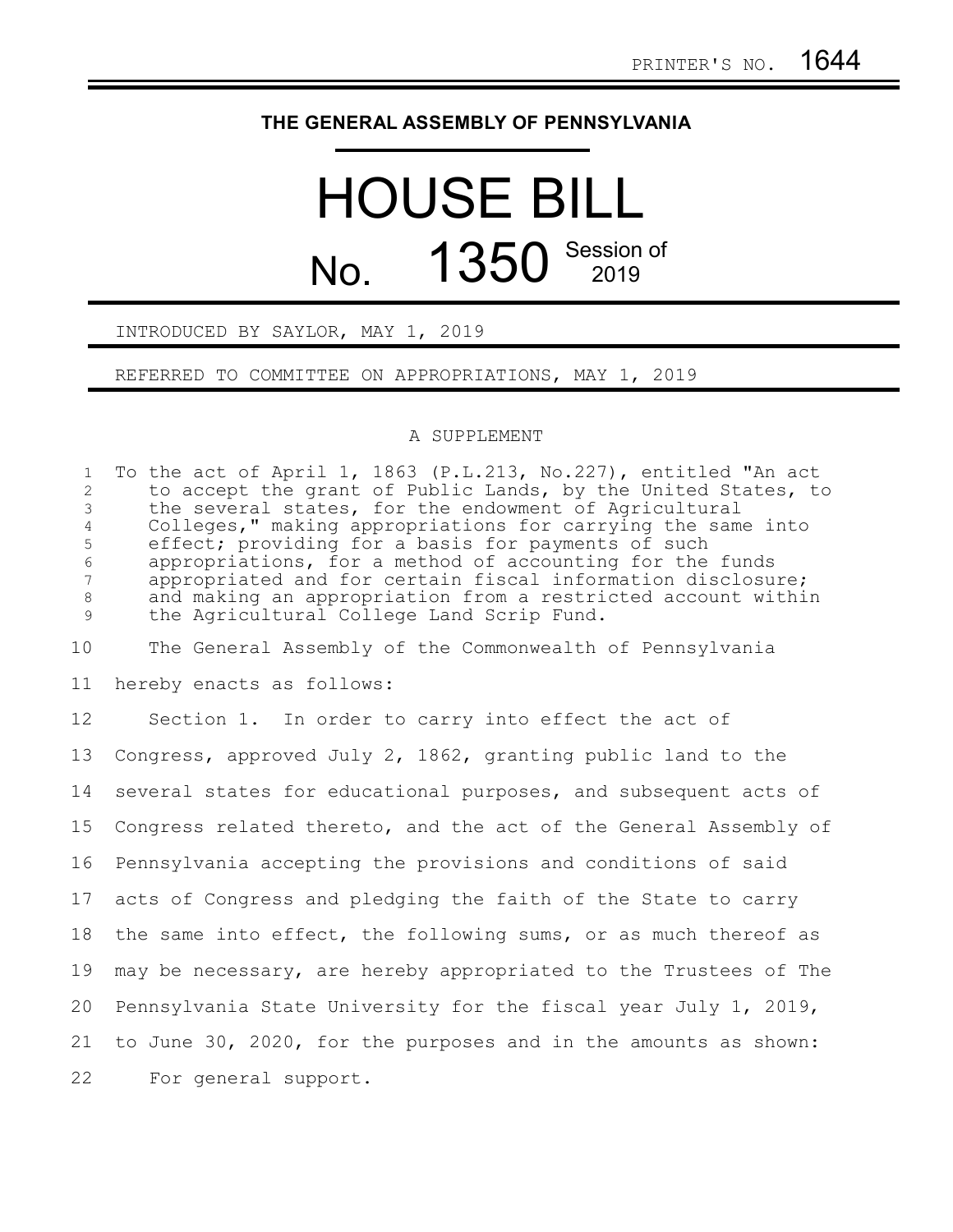State appropriation............................. \$237,349,000 For Pennsylvania College of Technology. State appropriation............................. \$22,736,000 1 2 3

Section 2. Payments to The Pennsylvania State University on account of the appropriations for all items as provided in section 1 shall be made on the basis of costs during the fiscal year. 4 5 6 7

Section 3. (a) Payments to The Pennsylvania State University of the appropriations provided in section 1 shall be made monthly during the fiscal year. 8 9 10

(b) Such monthly payments shall be made in accordance with the provisions of section 2 on the basis of estimated costs. The estimate of costs shall be submitted by The Pennsylvania State University to the Secretary of Education, the General Assembly and the State Treasurer not later than 30 days prior to the date on which such payment is to be made. 11 12 13 14 15 16

Section 4. (a) The Pennsylvania State University shall apply the money appropriated by this act only for such purposes as are permitted in this act and shall at all times maintain proper records showing the application of such money. Not later than 120 days after the close of the fiscal year to which this act relates, The Pennsylvania State University shall file, with the Secretary of Education, the General Assembly and the Auditor General of the Commonwealth, a statement setting forth the amounts and purposes of all expenditures made from money appropriated by this act and other university accounts during said fiscal year, as provided in section 2, used as a basis for receipt of any appropriation during said fiscal year. (b) Such statement of expenditures and costs shall be 17 18 19 20 21 22 23 24 25 26 27 28 29

reviewed by the Auditor General of the Commonwealth, and he 30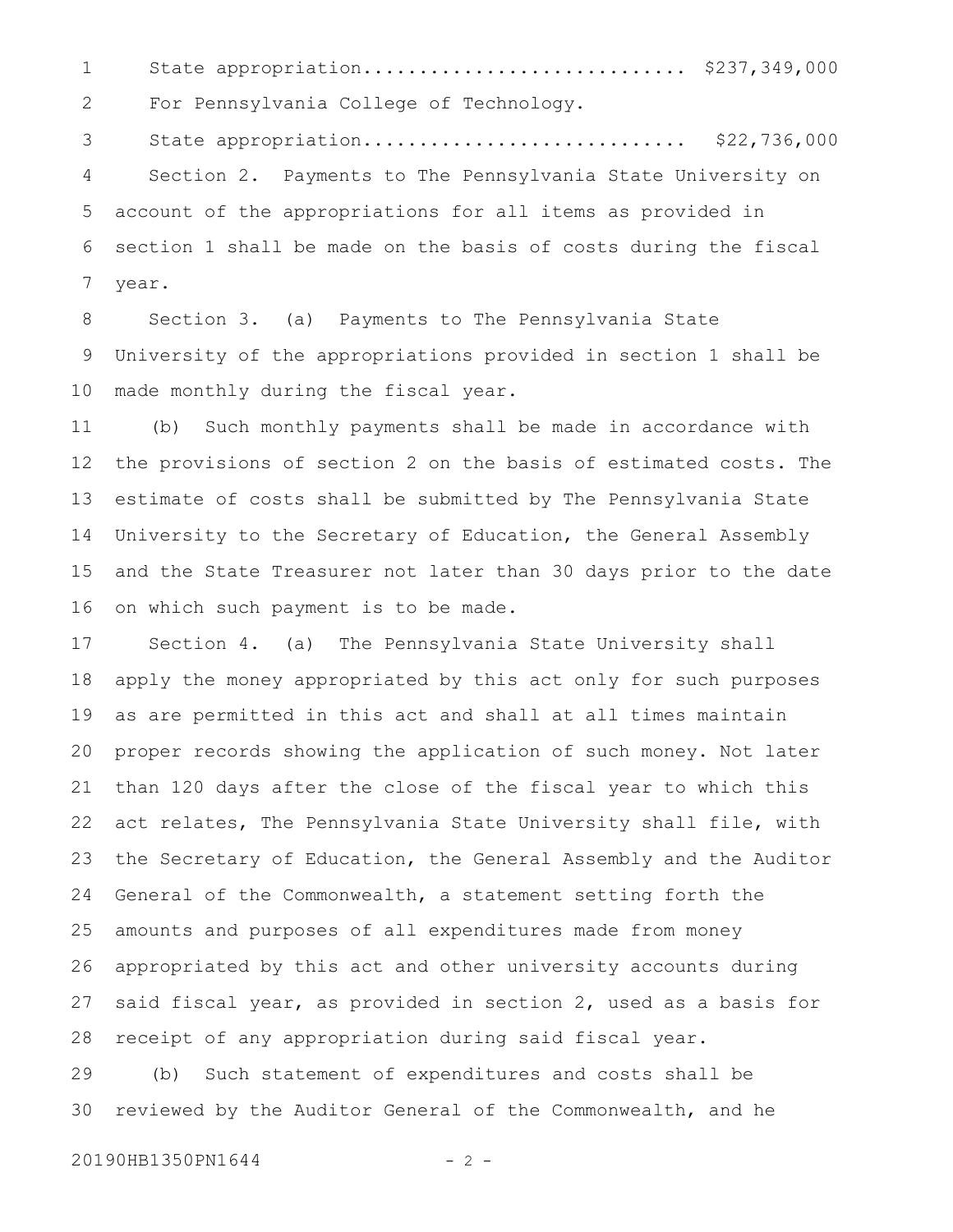shall have the right, in respect to the money appropriated by this act, to audit and disallow expenditures made for purposes not permitted by this act and to cause such sums to be recovered and paid by The Pennsylvania State University to the State Treasurer. In respect to expenditures made by the university from money other than that appropriated by this act, the Auditor General shall have the right to review only, and he shall file annually with the General Assembly such information concerning such expenditures as the General Assembly or any of its committees may require. 1 2 3 4 5 6 7 8 9 10

Section 5. The Pennsylvania State University shall provide full, complete and accurate information as may be required by the Department of Education or the chairperson or minority chairperson of the Appropriations Committee of the Senate or the chairperson or minority chairperson of the Appropriations Committee of the House of Representatives. 11 12 13 14 15 16

Section 6. The Pennsylvania State University shall present and report its financial statements required under the provisions of this act in accordance with: the generally accepted accounting principles as prescribed by the National Association of College and University Business Officers, the American Institute of Certified Public Accountants, or their successors, or by any other recognized authoritative body; the "Commonwealth of Pennsylvania Budget Instructions for the State System of Higher Education, State-Related Universities and Non-State-Related Colleges and Universities"; and, the financial reporting policies and standards promulgated by the Federal Government and by the Commonwealth of Pennsylvania that apply to The Pennsylvania State University. 17 18 19 20 21 22 23 24 25 26 27 28 29

Section 7. The money of the restricted account within the 30

20190HB1350PN1644 - 3 -